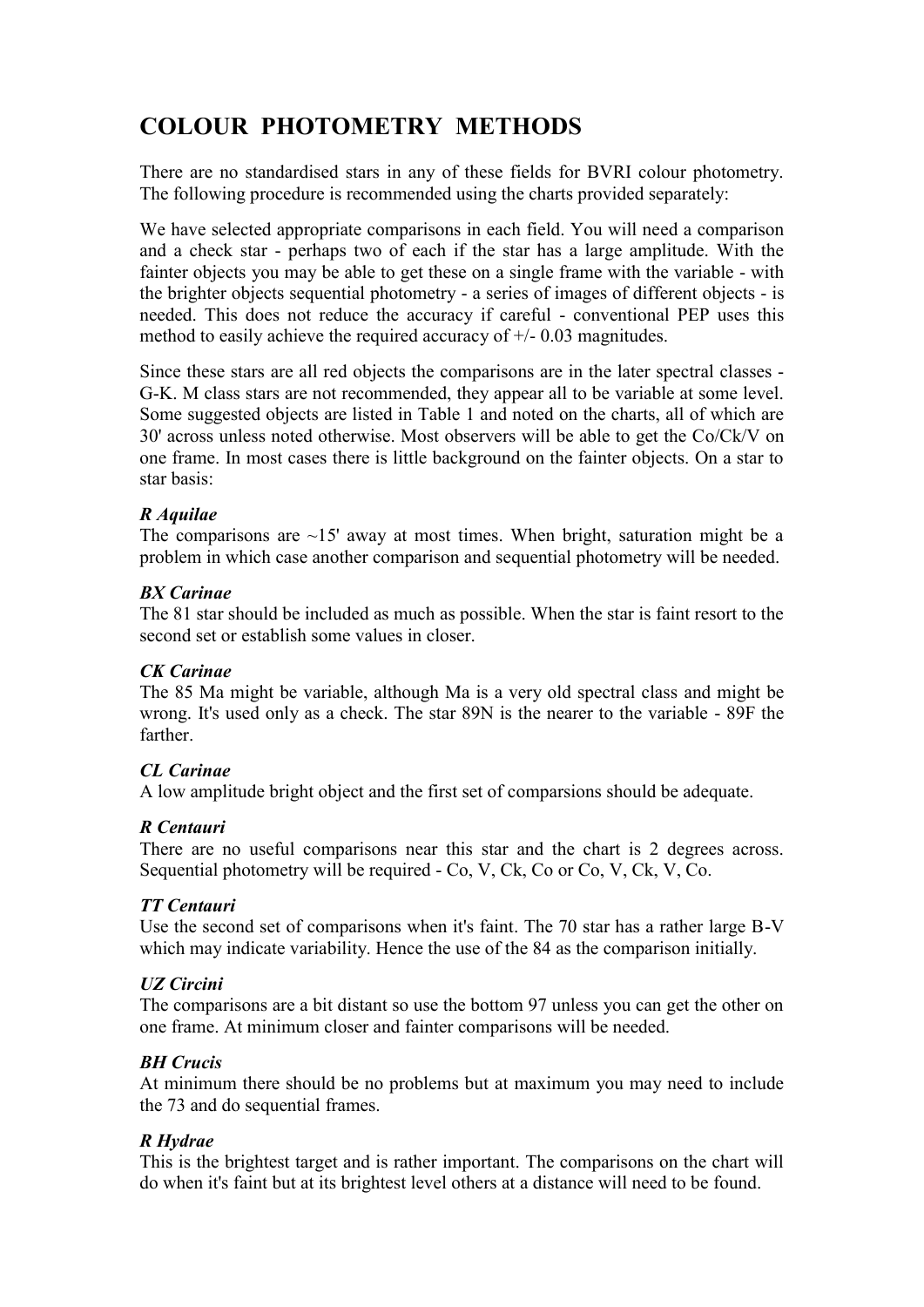## *R Normae*

The marked stars are adequate when it's bright but closer, fainter stars will be needed near minimum.

## *FK Puppis*

The comparisons are at 15' from the variable so two sets of frames might be necessary. The 76 comparison gives a better colour match than the other two.

## *BN Scorpii*

The nearest stars of any brightness are  $\sim 10'$  away. Acquire values for the 78, 86 and 97 and use these for fainter stars in the field.

#### *V 415 Velorum*

When it's bright there is no problem but at minimum use the bottom right 100 star.

| <b>Star</b>   | Range         | <b>E</b> Regn | Co1/Ck1       | Co2/Ck2        | <b>Comments</b> |
|---------------|---------------|---------------|---------------|----------------|-----------------|
| R Aql         | $6.0 - 10.2$  | Equ'l         | 93/97         | 88/95          |                 |
| BX Car        | $11.5 - 14.0$ | $4 - 5$       | 81/109        | 95/100         |                 |
| CK Car        | $6.9 - 8.2$   | $4 - 5$       | 89N/85        | 98/89F         |                 |
| CL Car        | 7.9-9.4       | $4 - 5$       | 82/93         | 90/97          |                 |
| R Cen         | $5.5 - 9.5$   | 6             | 67/77         | 81/83          |                 |
| TT Cen        | $9.6 - 15.0$  | $5-6$         | 84/70         | ??/94          |                 |
| UZ Cir        | $9.0 - 14.3$  | 6             | 92/97B        | $??\frac{???}$ |                 |
| <b>BH</b> Cru | $6.5 - 10.0$  | 5             | 73/95         | 95/101         |                 |
| R Hya         | $3.5 - 9.5$   | $5 - 6$       | $??\frac{??}$ | 91/98          |                 |
| R Nor         | $6.0 - 13.0$  | $6 - 7$       | 89/91         | $??\frac{??}$  |                 |
| FK Pup        | $7.8 - 9.7$   | $3-4$         | 76/78         | 92/??          |                 |
| <b>BN</b> Sco | $9.6 - 15.0$  | 7             | 78/100B       | $??\frac{???}$ |                 |
| $V415$ Vir    | $9.8 - 12.6$  | $4 - 5$       | 94/84         | 100BR/96       |                 |

#### *Standardising the Comparisons:*

The V values quoted are from satellite imagery translated to the standard system and rounded to the nearest tenth. What is initially required is BVRI values for the comparisons and checks. The method of getting these is explained in *Bright Star*  **Photometry** but a quick summary follows. R Aquilae will need special treatment using Landolt's equatorial standards.

Select a couple of stars in an E Region of suitable brightness and colour - in this case K or G classes are best, then measure these before and after the Co/Ck. The third column above shows the regions to use. In some cases the fields are within  $20^{\circ}$  so near the meridian the extinction can largely be ignored. Just measure E Region, field comps, field comps, E region. The E and F Region stars along with the LMC and SMC fields measured by the Cape Astronomers can be accessed at *Cape Standard Regions.*

If the stars are some distance from region then the sequence is E Region X field comps, field comps, E Region Y. Work the field values from both regions then average them. This needs doing two or three times at intervals of a month or two.